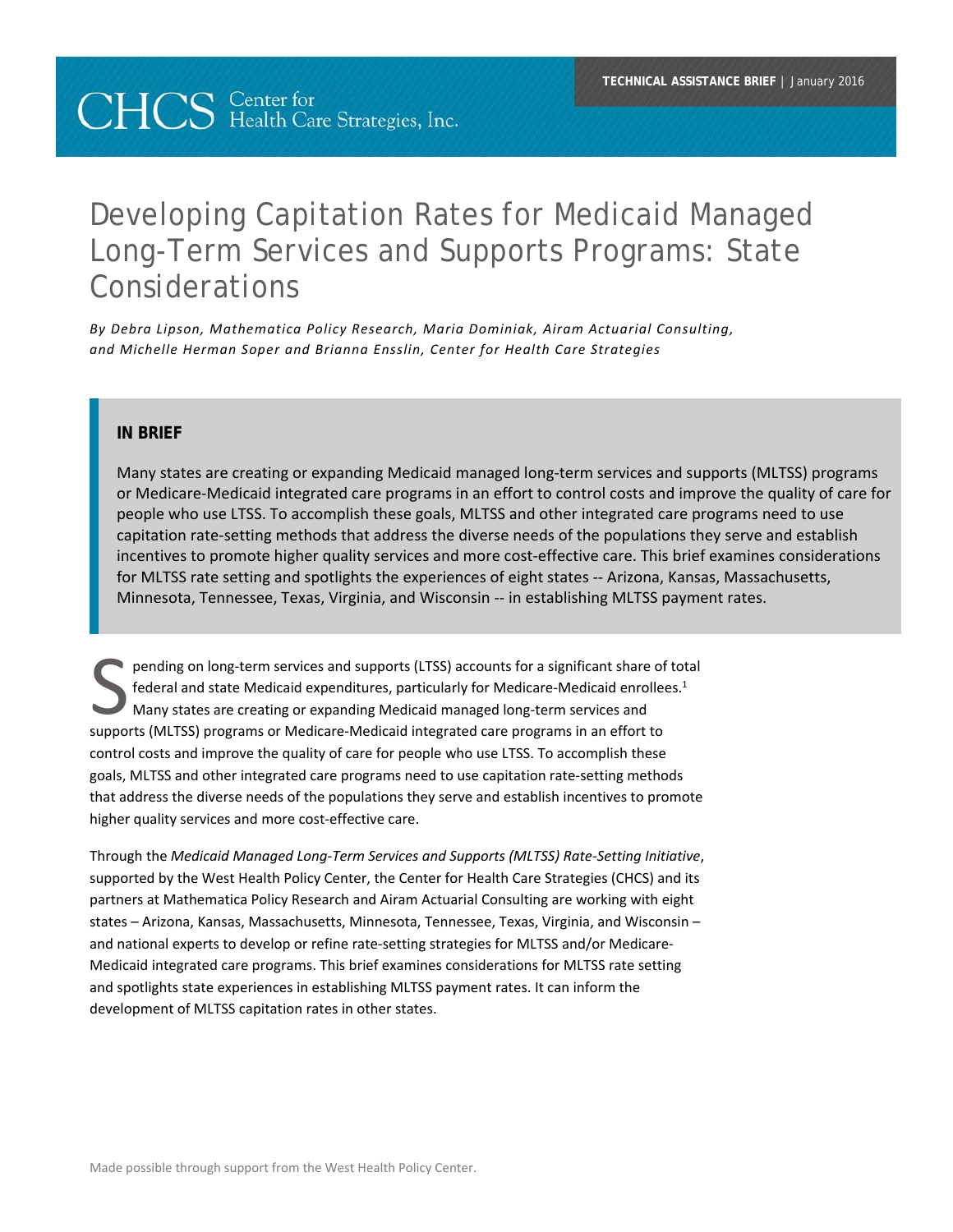## Major Themes in MLTSS Rate Setting

The *MLTSS Rate‐Setting Initiative* identified several themes that states may want to consider in improving rate-setting and risk-adjustment methods, including those that promote the delivery of services in home‐ and community‐based settings:

- **Attention to MLTSS rate‐setting fundamentals is essential.** Regardless of the state's current approach, methodology, and capacity to risk adjust rates, it is important to ensure the accuracy and actuarial soundness of monthly capitation rates for MLTSS enrollees. This requires ongoing attention to two fundamental activities: (1) collecting accurate, complete, and timely claims and encounter data; and (2) establishing the appropriate number and type of rate cells/categories for the population groups enrolled, and periodically updating the rate cells/categories to reflect changes in the enrolled population. In addition, other activities that likely improve the accuracy and actuarial soundness of MLTSS rates include: (1) adjusting for enrollees with predictably higher service use and costs; (2) balancing ambitious versus realistic targets for the mix of institutional and home‐ and community‐based services (HCBS) (for blended rate methods), or using other methods to incent greater use of HCBS; and (3) determining the right level of spending on care management and care coordination given their importance to people using LTSS.
- **Use of functional status data for risk adjustment is challenging.** For enrollees in managed care programs that cover primarily acute care services rather than LTSS, health status – as reflected in claims and encounter data diagnoses – can be a reasonably reliable predictor of risk and costs. For LTSS however, functional status, such as the ability to perform various activities of daily living (ADLs), may be a more reliable predictor. Risk adjusting rates for enrollees' functional status requires data that are reliable, consistent, and unbiased by managed care plans conflicts of interest. It is not enough to collect data; it is also important to validate and audit it. To make effective use of functional assessment data, states must develop capacity to link the assessment data to encounter and/or claims data. These challenges may be compounded by the use of different functional assessment tools and data systems in different state programs, for different population groups, or by different managed care plans.
- **More analysis is needed to identify the key aspects of functional status or individual characteristics that most affect costs**. States need to understand more about the predictive power of specific variables—what are the key cost drivers for this population? Are certain ADLs or instrumental activities of daily living (IADLs) more important than others in predicting costs? Given the extreme heterogeneity in the populations enrolled in MLTSS programs, are certain characteristics more predictive of costs for some population groups compared to others? How important is it to take into account housing and other social determinants of health, or the availability and use of unpaid caregivers?
- **The need for risk adjustment is affected by factors that may vary in importance from state to state.** Given the challenges and resources required, state policymakers need to carefully consider the rationale and need for risk adjustment. For which markets is it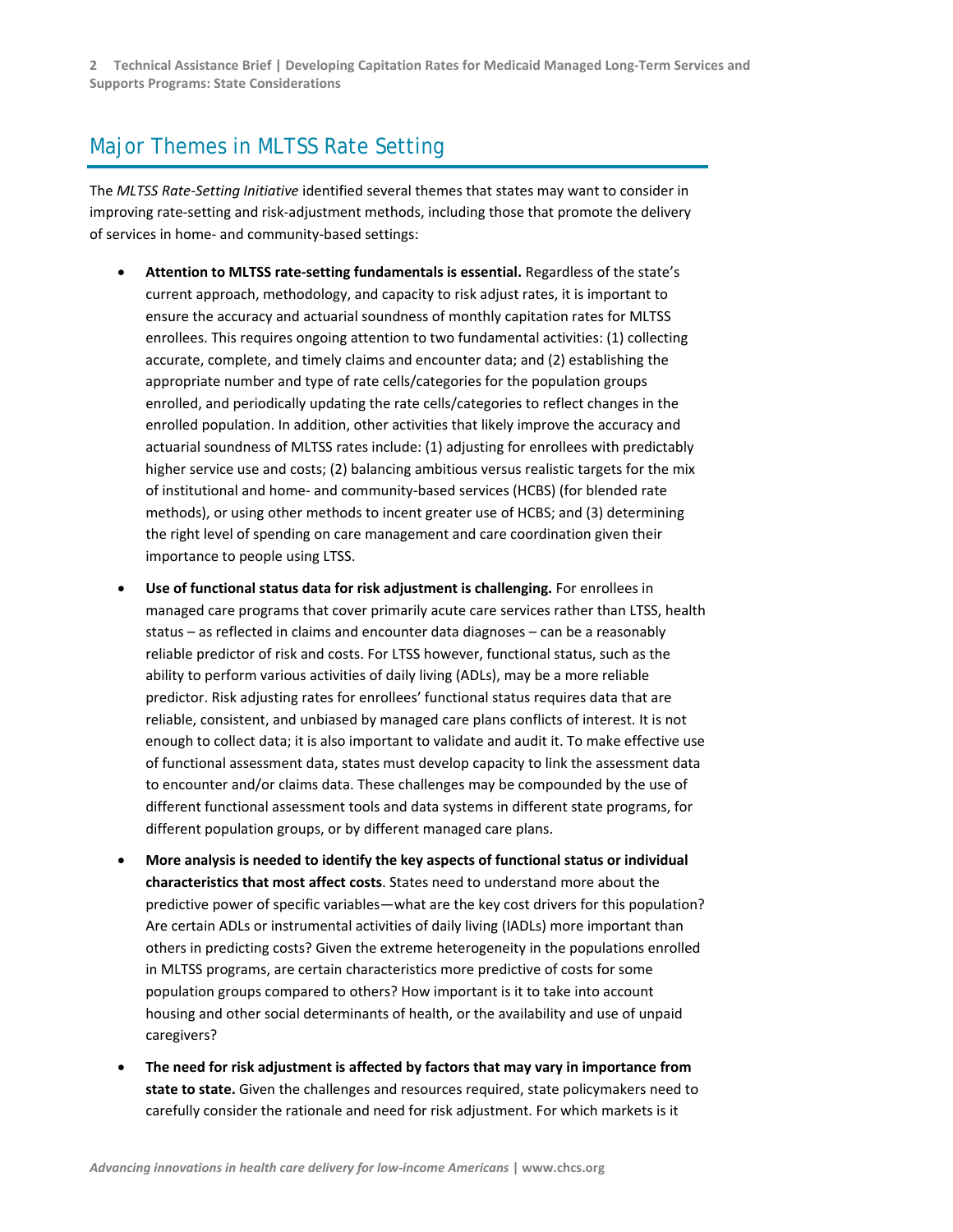most important—e.g., only in urban areas, or for all regions within the state? Does the number or type of contracting managed care plans and the competitiveness among them for enrollees justify risk adjustment? Is risk adjustment required to ensure fair rates across plans? Are stakeholders (e.g., managed care plans, providers, consumer advocates) supportive?

 **Payment policies beyond the capitation rate hold promise in adjusting for risk**. While setting accurate monthly capitation rates is critical, other payment policies can be used to achieve program goals. For example, to limit managed care plans' risk for the highestcost individuals, states can use risk sharing, reinsurance, and stop‐loss arrangements. To ensure and improve quality, states can use withholds or bonuses to the capitation rate to reward plans that achieve certain quality targets.

## Rate-Setting Challenges in MLTSS Programs

The eight states participating in the *Medicaid MLTSS Rate‐Setting Initiative* operate diverse programs. Wisconsin offers a stand‐alone LTSS benefit, while the others provide a comprehensive package of medical services and LTSS. Seven states – Arizona, Massachusetts, Minnesota, Tennessee, Texas, Virginia, and Wisconsin – operate MLTSS programs through an integrated Medicare‐Medicaid benefit platform or require coordination through contractual requirements. Minnesota has comprehensive MLTSS programs that focus on the frail elderly, while the other seven states operate programs that serve both the frail elderly and people with physical and/or mental health disabilities. Five states – Arizona, Kansas, Massachusetts, Virginia, and Wisconsin – also include people with intellectual or developmental disabilities in their MLTSS programs. Three states – Arizona, Kansas and Texas – include children with disabilities.

The eight states also use different approaches to set MLTSS capitation rates; risk adjust the rates paid to each managed care plan; and collect and use functional assessment data for eligibility determination and rate setting (see Appendix 1 for more information). Following are common challenges with using functional status to set MLTSS capitation rates:

- **1. Diversity of functional assessment tools.** Few states have one uniform assessment tool for all LTSS populations and programs, so there are often multiple assessment forms in use that have different data elements, formats, and reporting systems. Many states do not have a complete picture of all of the data they collect for LTSS populations and/or a crosswalk to connect them.
- **2. Inconsistencies in data collection across assessors.** Risk‐adjustment models depend on data that are complete, objective, reliable, accurate, and timely. Several state officials and experts expressed concerns about the accuracy and reliability of data collected from assessment and care planning tools that are administered by eligibility workers and managed care plan case managers with different levels of skills and training. Most states do not conduct extensive auditing of functional assessments due to the time and costs involved.
- **3. Potential influence of financial incentives on data accuracy.** Risk measurement may be subject to manipulation by managed care planss or assessors if they have a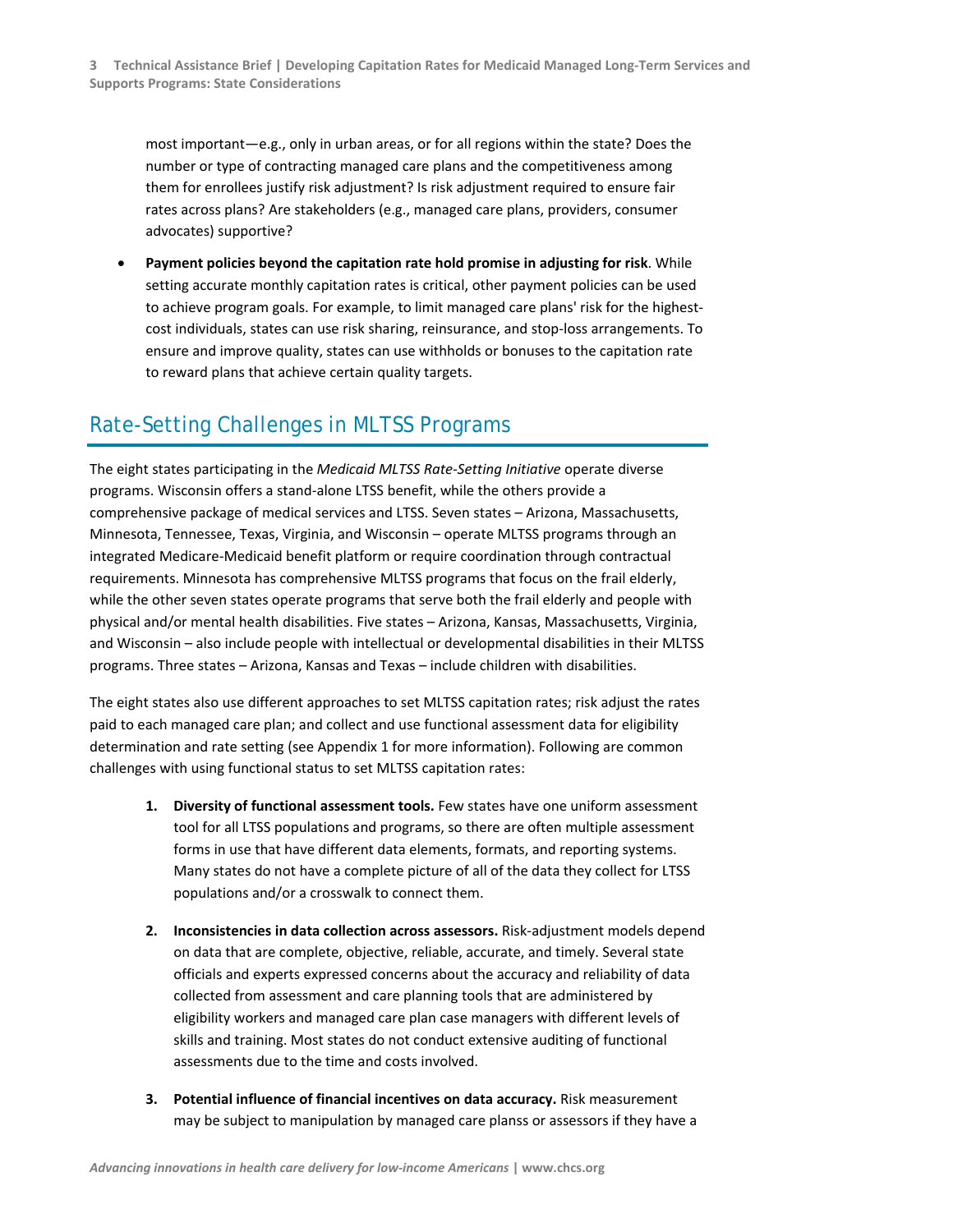financial incentive to increase beneficiaries' functional status scores (e.g., record greater need for assistance with ADLs to receive a higher capitation rate). To reduce the opportunity to profit from this type of gaming, states should ensure that functional status assessments are conducted by conflict-free parties such as stateemployed staff or independent contractors, or states should perform regular audits and validation of managed care plan‐conducted assessments.

**4. Linking functional data to encounters/claims.** Many technical challenges are involved in capturing and linking functional assessment data with encounter or claims data, and addressing these challenges can be very resource‐intensive. Given the large amount of functional status data that may be included in comprehensive assessment records, state officials said it would be helpful to know which data elements are most important for rate‐setting and risk‐adjustment purposes. This would help them limit the number of data fields to link, making risk adjustment more manageable. When developing a new approach to rate setting or risk adjustment, states should consider the extent to which current information technology or data systems can support new rate‐setting approaches; the need for new or modified information technology systems; how long any changes to data collection processes would take to implement; and how much such changes would cost. State, managed care plan, and provider capacity to collect and report reliable functional assessment data should also be considered.

#### Experiences of State Leaders

New York and Wisconsin are both using sophisticated risk‐adjustment approaches to set MLTSS program rates. Both states have linked functional assessment data with managed care plan encounter data and have developed risk‐adjustment models to better reflect the varying risk of individuals enrolled in different managed care plans. Both states have found that functional data, particularly ADLs and IADLs, along with certain neurological diagnosis codes (e.g., Alzheimer's disease/dementia, Parkinson's disease, and paralysis including hemiplegia, paraplegia, and quadriplegia) significantly improves the predictability of expected costs, generating R‐squared values<sup>2</sup> between 35 percent and 50 percent.

#### **STATE APPROACHES TO MLTSS PROGRAM RISK ADJUSTMENT**

#### *New York*

New York has four MLTSS programs that target Medicaid beneficiaries who require a nursing home level of care: (1) Managed Long Term Care (MLTC); (2) Medicaid Advantage Plus (MAP); (3) Fully Integrated Duals Advantage (FIDA); and (4) PACE. The MLTC program is the only MLTSS program that is mandatory for certain populations;<sup>3</sup> the rest are voluntary. In November 2014, approximately 140,000 individuals, including adults with physical disabilities and frail elders, were enrolled in these programs.<sup>4</sup> Each of the four MLTSS programs include all Medicaid longterm care services, including nursing home services, but vary on the inclusion of acute services and the level of integration with Medicare. For MLTC and MAP, most physical health services, behavioral health services, and prescription drugs are carved out. PACE and FIDA offer a comprehensive benefit package that includes acute care and both are coordinated with Medicare. For each program, the base capitation rate (before risk adjustment) is calculated for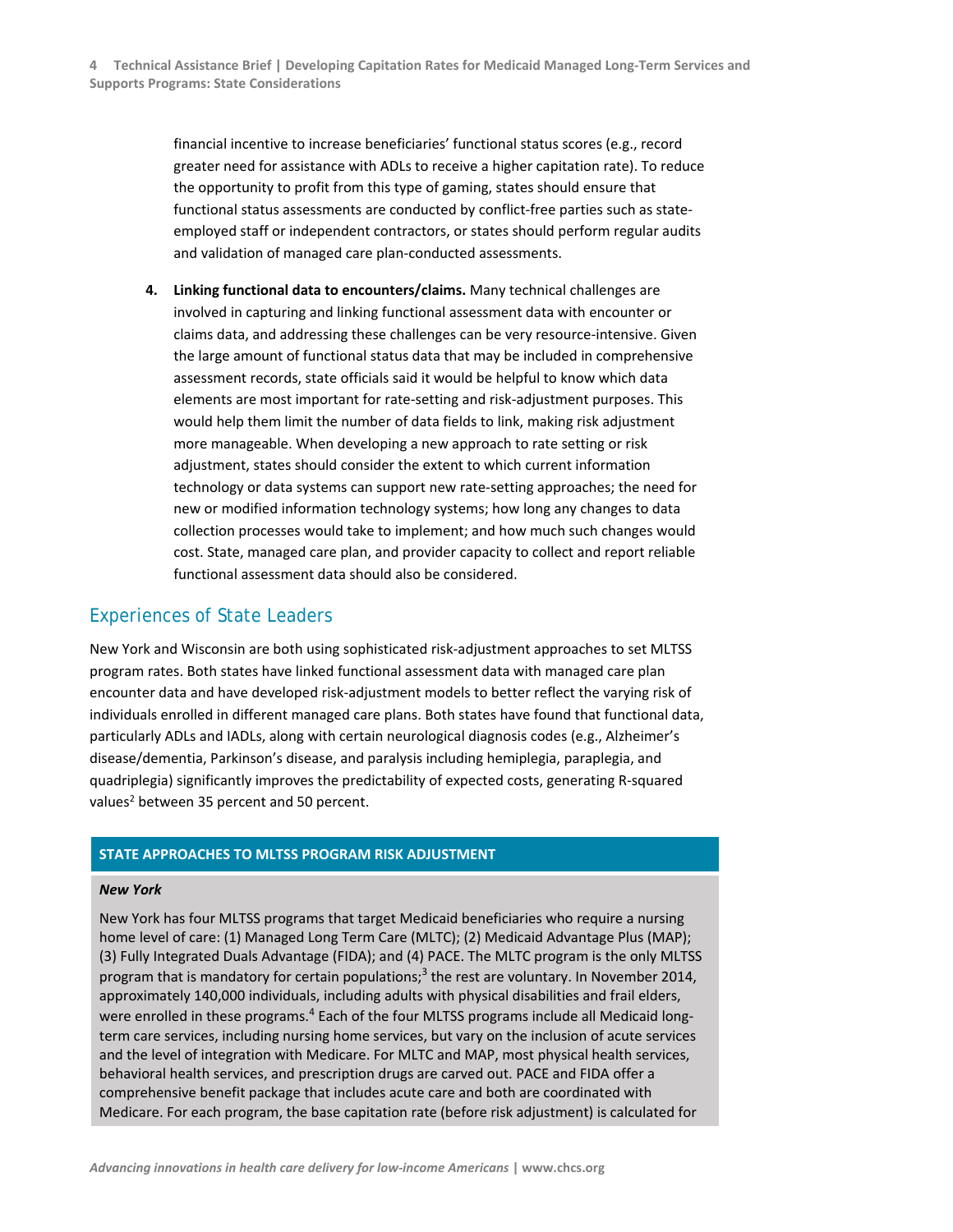each region by blending together all LTSS costs including nursing home and HCBS. While historically over 95 percent of MLTSS enrollees resided in the community, the portion of nursing home residents enrolled in MLTSS is expected to increase as New York phases in mandatory MLTSS enrollment across the state. New York contracts with 38 different managed care plans, with 86 percent<sup>5</sup> of the enrollment concentrated in New York City.

New York uses the same risk‐adjustment model for the MLTC, FIDA, and PACE programs. MAP is not currently risk adjusted. Risk adjustment is applied to all LTSS, plus a small number of select ancillary services such as dental, durable medical equipment, vision, and transportation. Acute care services are not included in the risk‐adjustment model. The model incorporates functional data collected from the state's uniform assessment system (UAS‐NY) — the functional assessment tool used to determine eligibility for most of the state's home and community based waiver programs. The initial assessment is performed by local district staff or the enrollment broker, while ongoing assessments are performed at least semi‐annually by the managed care plans. The model uses demographic data as well as information collected from the UAS‐NY functional tool in nine key areas: (1) functional status (i.e., ADLs, IADLs); (2) health conditions; (3) cognition; (4) communication and vision; (5) mood and behavior; (6) disease diagnoses; (7) continence; (8) treatments and procedures; and (9) skin conditions. The risk model includes 24 different variables. Some of the model's variables have changed over time, primarily due to changes in plan data reporting, as well as the transition to the new UAS‐NY functional assessment tool. The variables and associated cost weights are also expected to change as the MLTSS programs expand to include new populations and services.

#### *Wisconsin*

Wisconsin has three voluntary MLTSS programs that target Medicaid beneficiaries who require a nursing home level of care: (1) Family Care; (2) Family Care Partnership; and (3) PACE. More than 44,000 individuals, including adults with physical or developmental disabilities and frail elders, are enrolled in these three programs. Each of the programs covers all Medicaid long‐ term care services, including nursing home services, but vary in which acute care services are included and the level of integration with Medicare. Wisconsin's base rate is calculated by blending together all LTSS costs for both nursing home and HCBS. Currently, about 20 percent of Wisconsin's MLTSS enrollees reside in an institution and 80 percent reside in the community. Wisconsin contracts with eight different managed care plans in 13 different geographic regions.

All three MLTSS programs in Wisconsin use the same risk‐adjustment model for the LTSS component of the rate. For the Family Care Partnership and PACE, the acute care component of the rate is separately risk adjusted based on the Hierarchical Coexisting Condition (HCC) risk‐ adjustment model (also used by the Centers for Medicare & Medicaid Services (CMS) to risk adjust Medicare Advantage capitation rates). The LTSS risk‐adjustment model incorporates functional data collected from Wisconsin's Long Term Care Functional Screen, the functional assessment tool that is used to determine eligibility for the state's home- and community-based waiver services. The initial assessment is performed by Aging and Disability Resource Center enrollment staff. Assessments are subsequently performed at least annually by the managed care plans. The model uses information from the functional tool in eight areas: (1) ADLs; (2) IADLs; (3) medical diagnoses; (4) health‐related services; (5) target group; (6) overnight care; (7) communication and cognitive abilities; and (8) behavioral/mental health needs. Three separate risk‐adjustment models were developed to reflect the different needs of each of the major population groups: adults with physical disabilities; adults with developmental disabilities; and frail elders. The current risk models include between 38 and 67 variables and combinations of variables. Model variables and cost weights are reviewed and updated every year.

### Challenges Associated with Diversity of MLTSS Enrollee Characteristics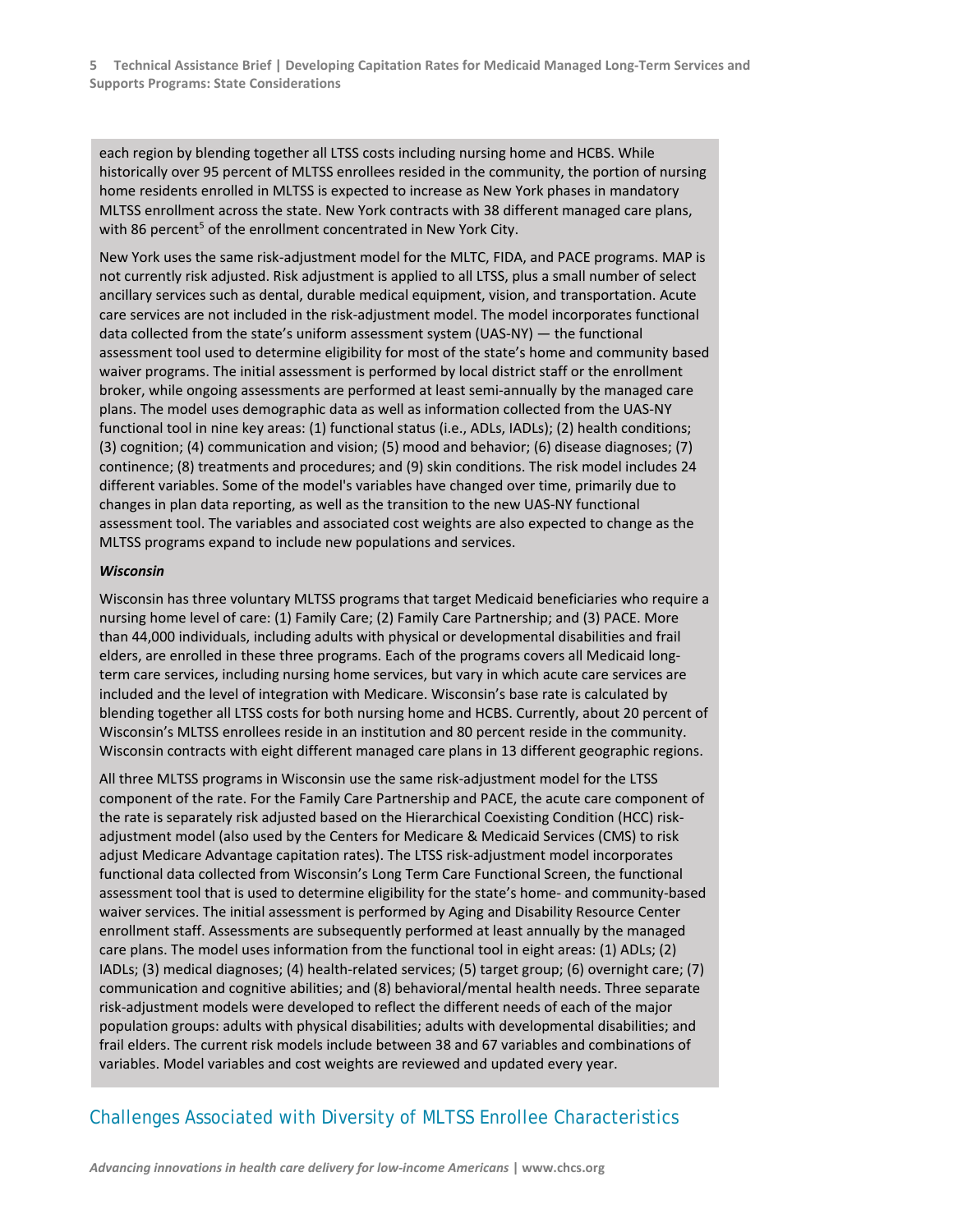The diversity of the populations enrolled in MLTSS programs, and the potential for certain managed care plans to enroll more people with higher needs and subsequently higher costs, explains states' interest in risk adjusting capitation rates paid to each plan. Risk adjustment reduces the incentive for plans to cherry‐pick lower‐cost enrollees or deny needed care to higher‐cost enrollees because it allows plans that enroll higher‐cost enrollees to receive higher payment for those individuals. Adding functional status information to MLTSS risk‐adjustment models may help to more accurately predict costs for people with different types of health conditions, and types and severity of disability.

Existing data on MLTSS enrollees provides some information on risk differences across populations, but using past years' claims and costs data to build risk‐adjustment models also has limitations. For example, physical health conditions have different effects on the level of need for assistance with ADLs or IADLs. The severity of conditions can also vary over time; for example, some people experiencing traumatic brain injury may recover physical or cognitive functions, while others may have permanent impairments. Interactions between physical health conditions and behavioral health needs can increase the need for medical care and LTSS. Secondary disabilities may not be reflected in claims history. For example, many Medicare‐Medicaid enrollees in the financial alignment demonstrations have been found on initial assessment to have severe mental illness (SMI) that was not indicated in their claims history.<sup>6</sup> A need for durable medical equipment or home modifications may suddenly arise as a result of a fall or appear incrementally — perhaps first as a need for grab bars in the bathroom, but then later as a need for renovation of a whole house. Variation in the trajectories of disease and disability also raise questions about how frequently to assess for changes in the need for assistance.

Wisconsin's risk‐adjustment model takes into account the need for assistance with ADLs and IADLs. The state has found that adding ADL/IADL scores to the model has increased its predictive accuracy by as much as 20 to 25 percent. But Wisconsin analysts have noticed the model is less accurate for people with the greatest LTSS needs and very high‐costs, so the state has added a reinsurance program to protect managed care plans from the financial risk of caring for these high-cost outliers. Additionally, for people with intellectual/developmental disabilities and behavioral health conditions, and people with traumatic brain injury, the state finds that it is difficult to predict how much supervision is required. Some of these individuals may have challenging behaviors or other conditions that drive LTSS costs above what would be predicted by the risk‐adjustment model. Traditional ADL scores are not as useful as they are for frail older adults, given the heterogeneity of individuals within each of these groups. When looking at the population overall, however, cost projections are fairly accurate. Wisconsin's risk‐adjustment models predicted costs for the entire population that were just 0.3 percent higher than actual managed care plan payments in 2013, and within about one percent in 2014.

The *Medicaid MLTSS Rate‐Setting Initiative* asked state participants whether costs incurred in legacy waiver programs were useful predictors of costs in a successful MLTSS program. Wisconsin found that Family Care had per member per month (PMPM) costs that were a third less than those of its legacy waiver program, based in part on limitations in the waiver program. For example, the legacy waiver programs were operated by individual counties that could not negotiate rates with providers as effectively as the current MLTSS plans, due to the small number of members they were serving and a smaller geographic reach. Wisconsin's current MLTSS plans cover multiple counties and have higher membership. This allows the MLTSS plans to negotiate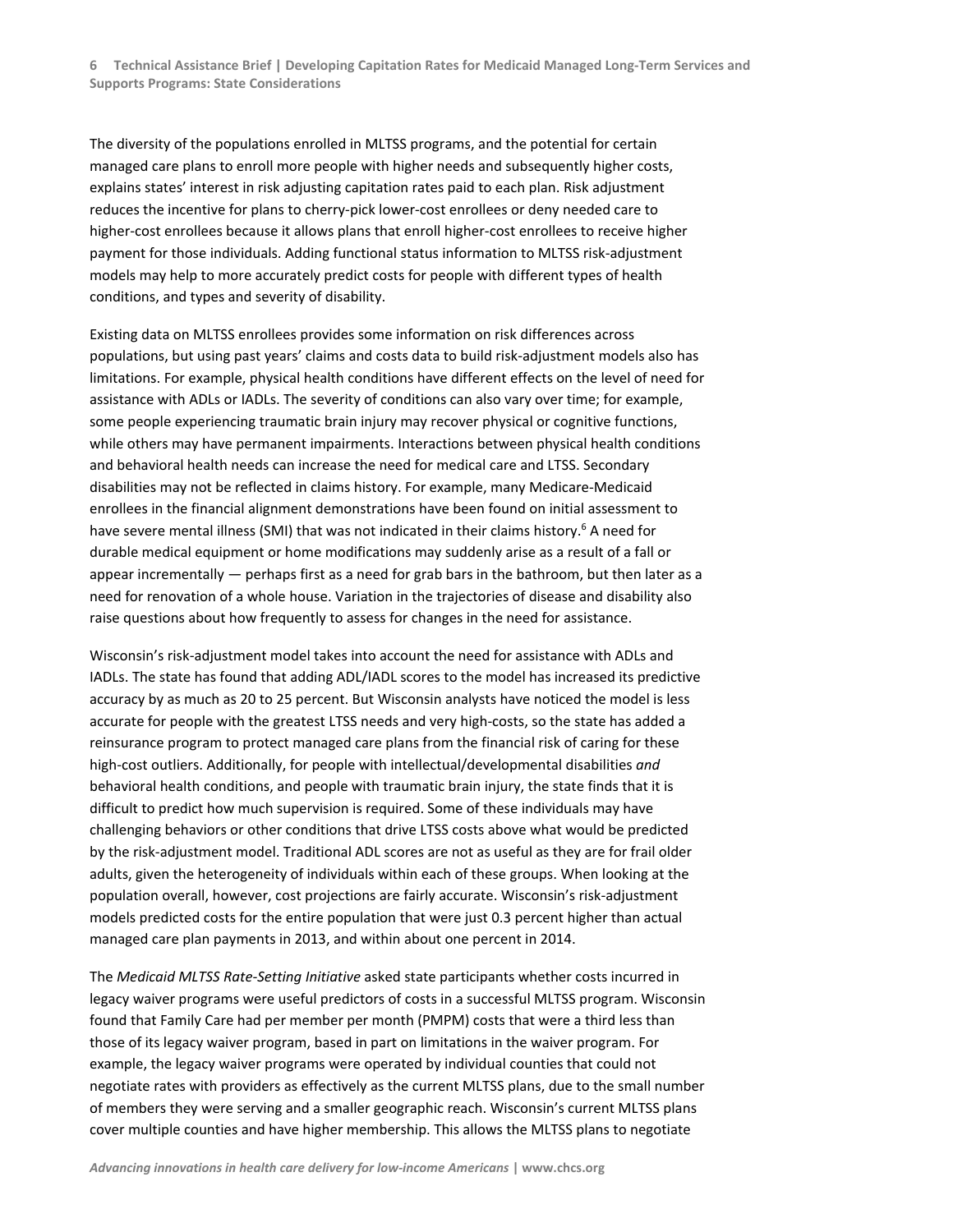better rates and seek out the most efficient providers. MLTSS plans are also able to better leverage data, right‐sizing services to members through the use of more sophisticated algorithms and data analytic tools.

MLTSS enrollees with different needs can require different levels of care management, and states take different approaches to setting the portion of the MLTSS payment rate devoted to these services. Minnesota has found that people with SMI can have very high care management needs and often benefit from having a case manager who specializes in serving this population to deliver targeted case management (a billable service) and also to serve as the care coordinator for the enrollee (an administrative function of the plan). While having the same individual provide related services may result in less confusion for the enrollee and can increase administrative efficiencies, it can create challenges for allocating and reporting care management costs between medical and administration, and even between Medicare and Medicaid when the model is integrated. Tennessee's experience has taught it that managed care plans need tools to manage costs in addition to care management, such as expenditure caps and benefit limits. Complicating the issue, as Medicare has begun to cover care coordination with a Complex Care Management payment, states wondered if they are duplicating payments for care management for dually eligible enrollees.<sup>7</sup>

Although the heterogeneity of the MLTSS population can be overwhelming, and data may not be available to examine every source of variation, it is still important to focus on key drivers of differences in enrollee costs and aim to improve accounting for differences rather to hold out for a "perfect" model. State participants in the *Medicaid MLTSS Rate‐Setting Initiative* agreed that rate setting should not try to address all outliers since there are other mechanisms, such as reinsurance and stop‐loss provisions, to deal with these cases. Questions remain about whether cost drivers differ for dually eligible individuals and Medicaid–only populations, and how to account for efficiencies and quality outcomes that accrue when a plan is responsible for covering a comprehensive benefit package of medical care and LTSS versus one that is limited to LTSS.

#### Additional Research Questions

Several important policy questions related to rate‐setting and risk‐adjustment models will require additional research:

- Should the use of natural supports and family caregivers factor into rates?
- How can payment incentives be used to drive quality and outcomes in MLTSS?
- Should social determinants of health be considered in rate setting, and how can this best be accomplished?

#### *1. Natural supports and family caregivers*

The availability of unpaid family caregivers and natural supports can have a significant impact on costs. For that reason, managed care plans have an incentive to tap natural support networks and provide respite and other supports to family caregivers when it can reduce the overall cost of care. States can also allow family members to be paid caregivers. But the consensus among states participating in the *Medicaid MLTSS Rate‐Setting Initiative* was that rate‐setting and risk‐ adjustment methodologies should not take into account unpaid caregiver support because there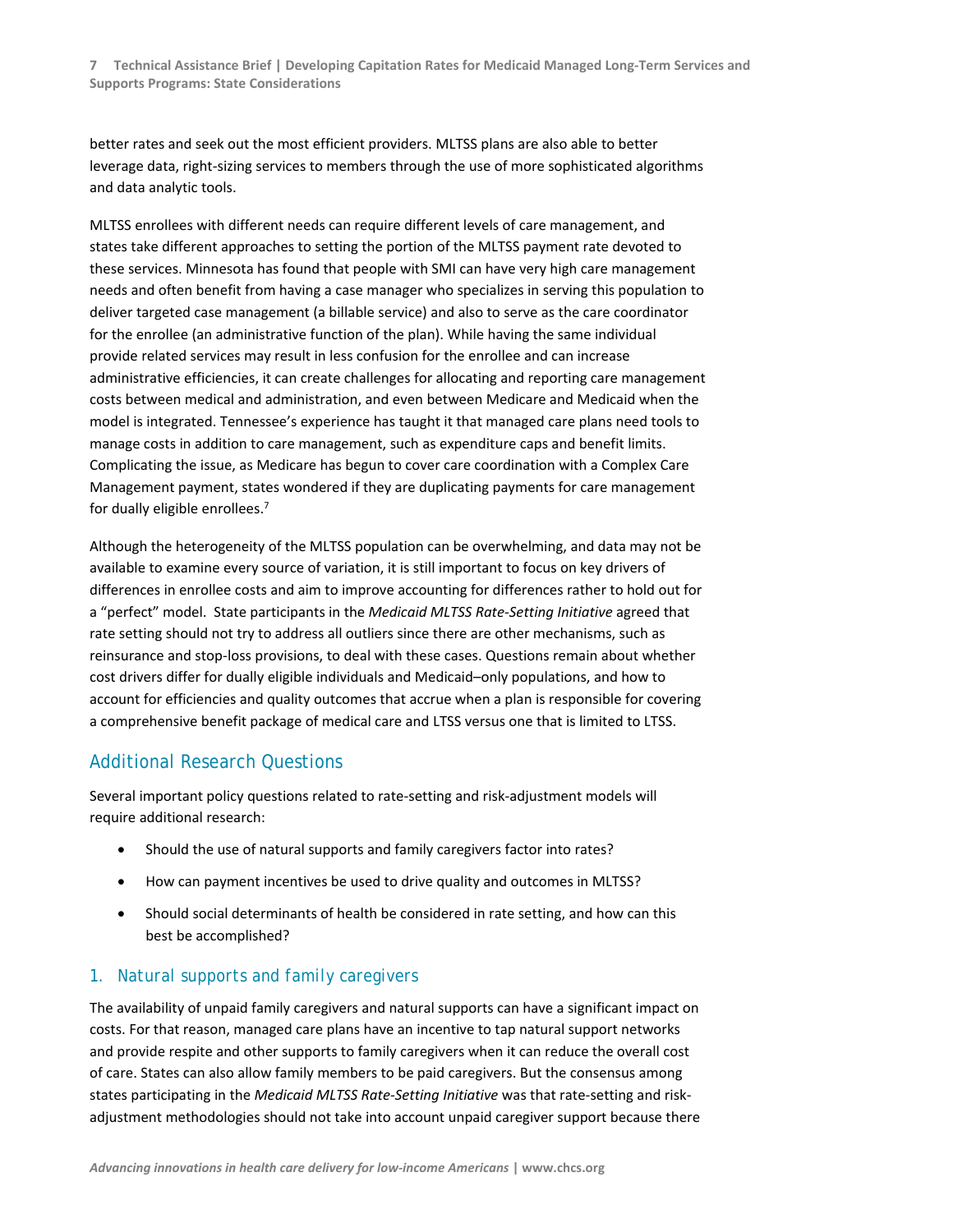is no way to fairly account for differences. Following are potential policy questions for further analysis:

- What are the best strategies to take advantage of family caregiver supports and reduce overall LTSS costs?
- What are the best ways for states and managed care plans to identify the availability of appropriate paid and unpaid caregivers to help meet the individual's needs?
- What resources and supports do family caregivers need to remain engaged in providing care on an on‐going basis?
- Under what circumstances does it make economic sense for health plans to pay family caregivers for some or all of the support services they provide?
- How can self-direction and individual budgets be incorporated into the care plan to encourage the most cost effective use of supports and services, including paid or unpaid family caregiver supports?

#### *2. Quality, outcomes and incentives*

To drive better value in MLTSS programs, states recognize the need to measure and monitor quality and outcomes and reward managed care plans that have achieved the state's performance targets. Pay‐for‐performance programs provide financial opportunities beyond rate setting to incent managed care plans to meet policy goals, achieve quality targets and outcomes, or drive change throughout the delivery system. Pay‐for‐performance rewards managed care plans and providers for achieving certain pre‐defined targets or measures by providing incentive payments outside of the capitation payment. Payments can also be funded by withholding a portion of the capitation and allowing plans to "earn" it back if certain metrics are achieved. CMS allows for up to five percent of the capitation rate to be paid as quality incentives. Following are potential policy questions for further analysis:

- What are the appropriate measures to evaluate quality and outcomes in MLTSS? Which measures should be tied to pay‐for‐performance incentives?
- Do bonuses or withholds provide stronger incentives to managed care plans and/or providers?
- What other non‐financial strategies are most effective in achieving quality and outcome targets (e.g., public reporting, auto‐assignment algorithm)?
- Can functional data and risk adjustment be used to measure quality and outcomes more equitably and identify areas for improvement?
- Are there other quality levers besides focusing on transitions out of nursing facilities that can keep people from entering an institution in the first place?

#### *3. Social determinants of health*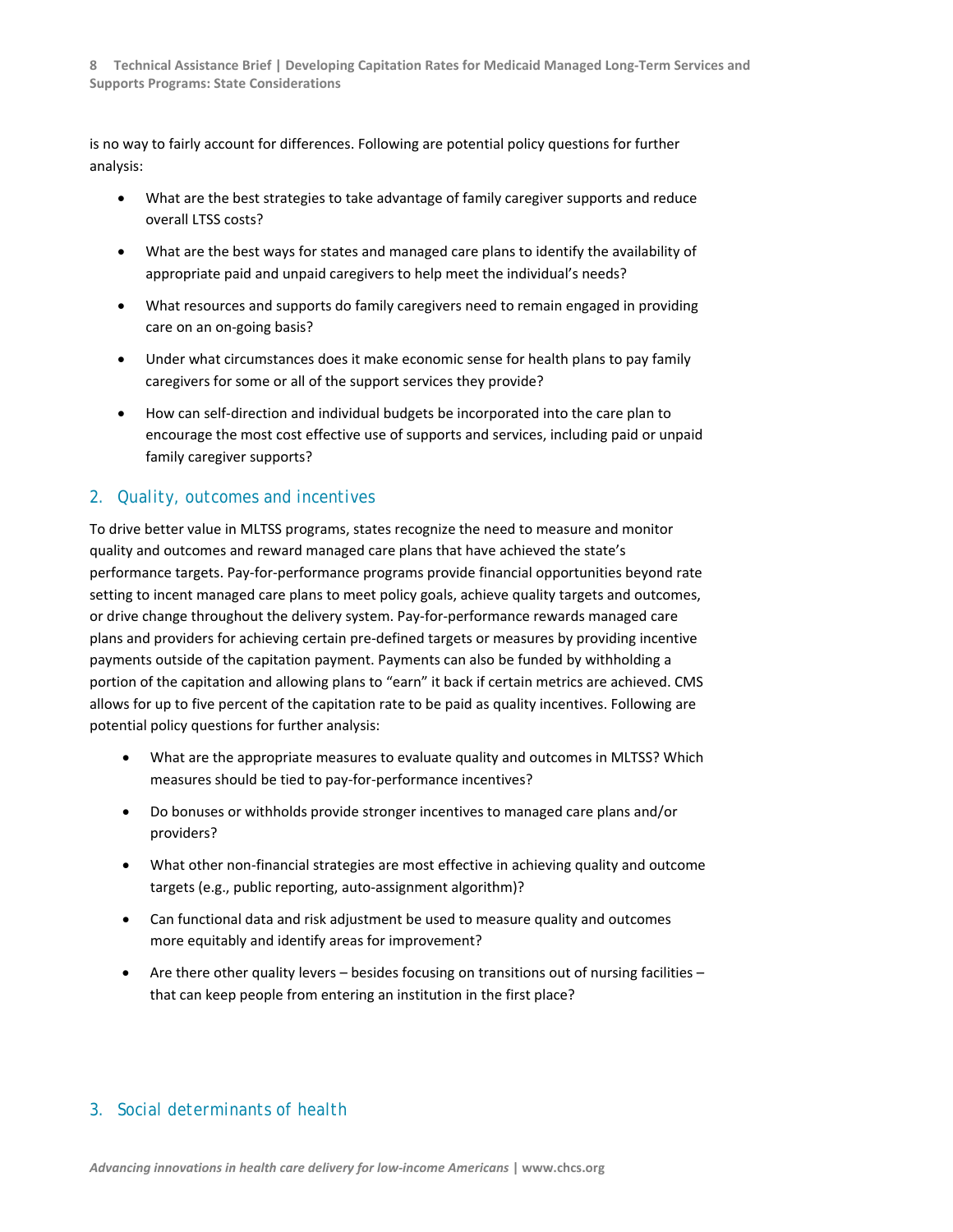Social and economic conditions, such as whether an individual has safe and affordable housing, employment, good nutrition, social supports, transportation, and access to education and information in their language or at an appropriate reading level, can significantly impact a person's health risk. Addressing the social determinants of health and improving a person's quality of life have the potential to reduce future health care costs and improve outcomes. Following are potential policy questions for further analysis:

- How can the rate-setting process be used to incent innovative approaches for managed care plans and providers to support social determinants of health?
- What managed care plan and provider strategies have been most effective in improving a person's quality of life while reducing LTSS and other health care costs?
- What data should be used to measure and monitor the effects of policy and interventions on the social determinants of health, and how can that data be accessed?
- What variables that influence the social determinants of health are most predictive of future LTSS costs and resource needs?
- Which social variables should be considered/not be considered for inclusion in a ratesetting or a risk‐adjustment model?

## Conclusion

Developing and refining MLTSS payment rates requires attention to the basics (e.g., having accurate and timely data, establishing appropriate rate cells, etc.) as well as consideration of more advanced approaches such as when and how to risk adjust rates and how to leverage other payment policies in conjunction with payment rates to achieve policy goals. States at the forefront of MLTSS rate setting face common challenges, including linking functional assessment data to encounter and claims data and building models that account for the diversity of MLTSS program enrollees.

Over the coming months, the *Medicaid MLTSS Rate‐Setting Initiative* will develop technical guidelines for states that go beyond the basics of MLTSS rate setting. The guidelines will offer actionable approaches and synthesize common elements that most states would tackle when developing an advanced MLTSS methodology that incorporates functional assessment and other data. The guidelines will cover lessons from states' experiences with testing and applying new approaches to rate setting and risk adjustment, and steps to take when using functional assessment data for risk adjustment. They will also discuss strengths and weaknesses of sources of functional status data, how to collect and access these data, and cautions or considerations when using the data in rate setting and risk adjustment, including information on the degree to which certain data elements predict cost. The technical tool will be released in 2016, along with a webinar highlighting its findings and implications for states with various types of MLTSS programs.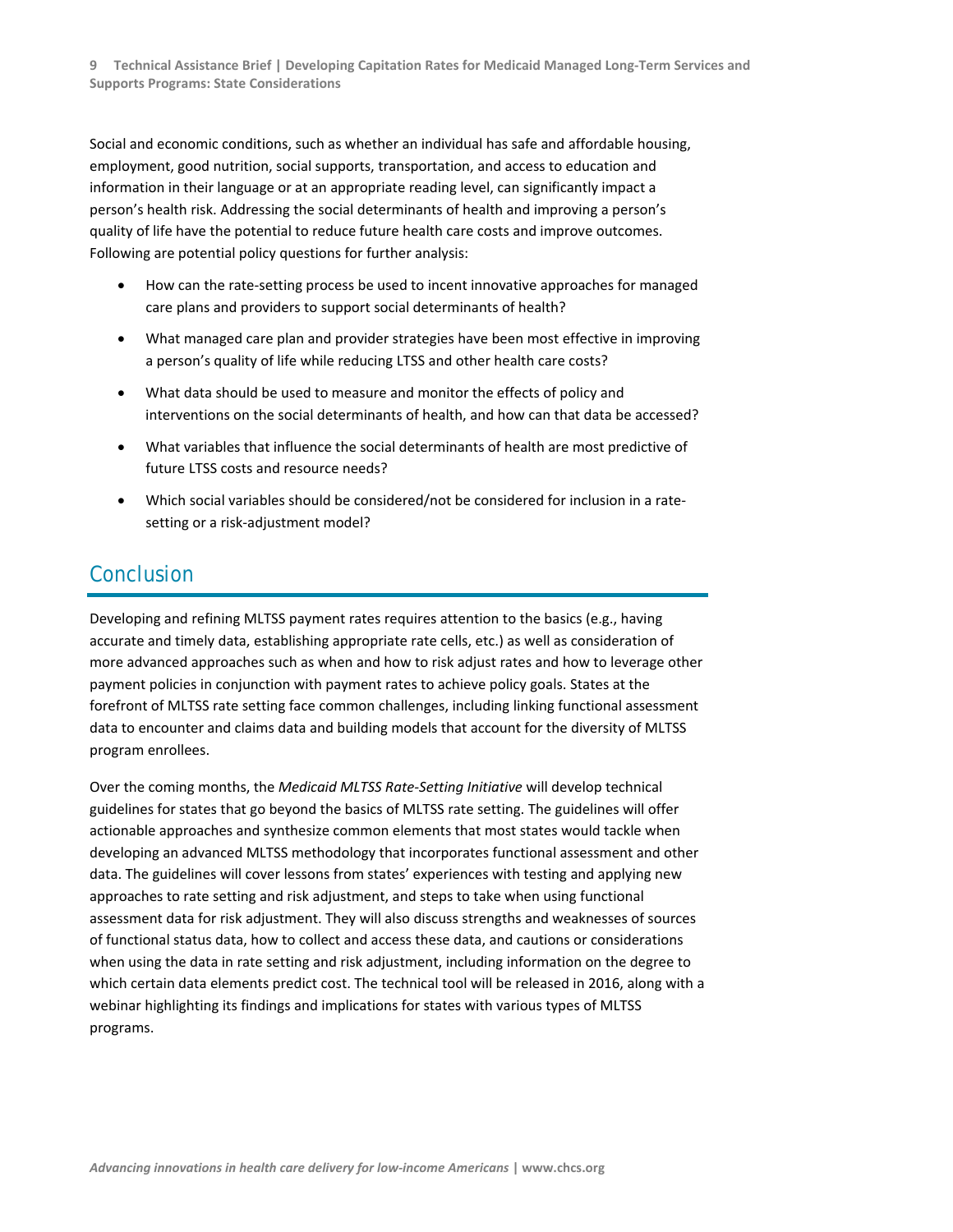| STATE/<br>PROGRAM(S)b                                                                                                    | <b>REGION</b>                     | <b>ENROLLMENT<sup>c</sup></b>                                                                       | PROGRAM DESIGN, BENEFITS AND<br><b>POPULATIONS<sup>d</sup></b>                                                                                                                                                                                                                                                                                                                                                                 | <b>RISK ADJUSTMENT FOR LTSS</b><br><b>USING FUNCTIONAL STATUS</b>                                                                                                                                                                                                                                                                                                  | <b>USE OF LTSS RATE CELLS</b>                                                                                                                                                      |
|--------------------------------------------------------------------------------------------------------------------------|-----------------------------------|-----------------------------------------------------------------------------------------------------|--------------------------------------------------------------------------------------------------------------------------------------------------------------------------------------------------------------------------------------------------------------------------------------------------------------------------------------------------------------------------------------------------------------------------------|--------------------------------------------------------------------------------------------------------------------------------------------------------------------------------------------------------------------------------------------------------------------------------------------------------------------------------------------------------------------|------------------------------------------------------------------------------------------------------------------------------------------------------------------------------------|
| Arizona <sup>e</sup><br><b>MLTSS (Arizona Long</b><br><b>Term Care System</b><br>(ALTCS))<br><b>Established 1989</b>     | Statewide                         | Mandatory<br>ALTCS: 57,178;<br><b>ALTCS enrollees</b><br>in aligned MLTSS<br>plans/D-SNPs:<br>8,997 | Aligned MLTSS/Dual Eligible Special Need Plan (D-SNP)<br>platform. <sup>f</sup><br>ALTCS plans cover all Medicaid benefits (primary, acute,<br>LTSS, prescription drugs, and behavioral health) and<br>Medicare services for enrollees who choose to be in<br>aligned plans.<br>Serves children, individuals with disabilities, individuals<br>with intellectual/developmental disabilities (I/DD), and<br>adults over age 65. | <b>No</b>                                                                                                                                                                                                                                                                                                                                                          | Yes. For each geographical service area<br>and plan, based on Medicare eligibility,<br>use of LTSS.                                                                                |
| <b>Kansas</b><br>MLTSS (KanCare)<br>Established 2013                                                                     | Statewide                         | Mandatory<br>Approximately<br>35,000 enrollees                                                      | Comprehensive Medicaid managed care program;<br>benefits include all Medicaid acute, behavioral health,<br>and LTSS.<br>Serves children, individuals with disabilities, individuals<br>with I/DD, and adults over age 65.                                                                                                                                                                                                      | <b>No</b>                                                                                                                                                                                                                                                                                                                                                          | Yes. Blended rate based on mix of HCBS<br>waiver and NF enrollment for elderly and<br>physically disabled. Separate rate cells by<br>age group for I/DD.                           |
| <b>Massachusetts</b><br>Capitated model<br>financial alignment<br>demonstration (One<br>Care)<br><b>Established 2013</b> | Limited to 9<br>of 14<br>counties | Voluntary (and<br>some passive<br>enrollment)<br>12,366<br>enrollees<br>(not all use<br>LTSS)       | The capitation rate includes all Medicare and Medicaid<br>٠<br>benefits and some additional Medicaid benefits including<br>diversionary behavioral health services, vision, dental and<br>expanded community based services.<br>Serves individuals with disabilities, including individuals<br>▪<br>with I/DD who are between the ages of 21-64 at the time<br>of enrollment.                                                  | No. However, rating categories<br>are a determinant used to<br>establish the capitation rates.<br>The rating categories are initially<br>determined based on the<br>member's claims history. The<br>rating category may be adjusted<br>to reflect ongoing needs based<br>on functional status data<br>captured by plans during initial<br>and ongoing assessments. | Yes. Rate cells include: community other;<br>behavioral health (high, very high); and<br>LTSS needs in community (high, very<br>high) and residing in institution for 90+<br>days. |

#### Appendix 1: **Overview of State MLTSS Programs and Risk-Adjustment Approachesa**

a Many of the same considerations discussed in this paper are relevant to PACE, but PACE programs are not <sup>a</sup> primary focus of the *Medicaid MLTSS Rate Setting Initiative*.

<sup>&</sup>lt;sup>b</sup> Several participating project states (KS, MA, TX, TN, VA and WI) have PACE programs.

 $^{\circ}$  If not otherwise indicated, dates of enrollment figures were from the most recent available data provided by state participants upon review of the figures in December 2015.

d P. Saucier and B. Burwell. "Population Groups Enrolled in Managed Long Term Services and Supports." Truven Health Analytics, July 2012. Available at: http://www.medicaid.gov/medicaid-chip-program-information/bytopics/delivery‐systems/downloads/mltss‐populations.pdf.

e In March, 2014, CMS awarded planning grants to nine states, including Arizona and Minnesota, to test quality measurement tools and demonstrate e‐health in Medicaid community‐based LTSS. The grant program, known as Testing and Experience Functional Tools (TEFT), is designed to field test an experience survey and a set of functional assessment items, demonstrate personal health records, and create a standard electronic LTSS record.

f An aligned D-SNP/MLTSS integrated platform refers to an arrangement by which states with MLTSS programs require the managed care entities offering MLTSS to offer Medicare health services through companion D-SNPs covering the same geographic area. States with MLTSS programs can also choose to contract only with D‐SNPs that have companion MLTSS plans.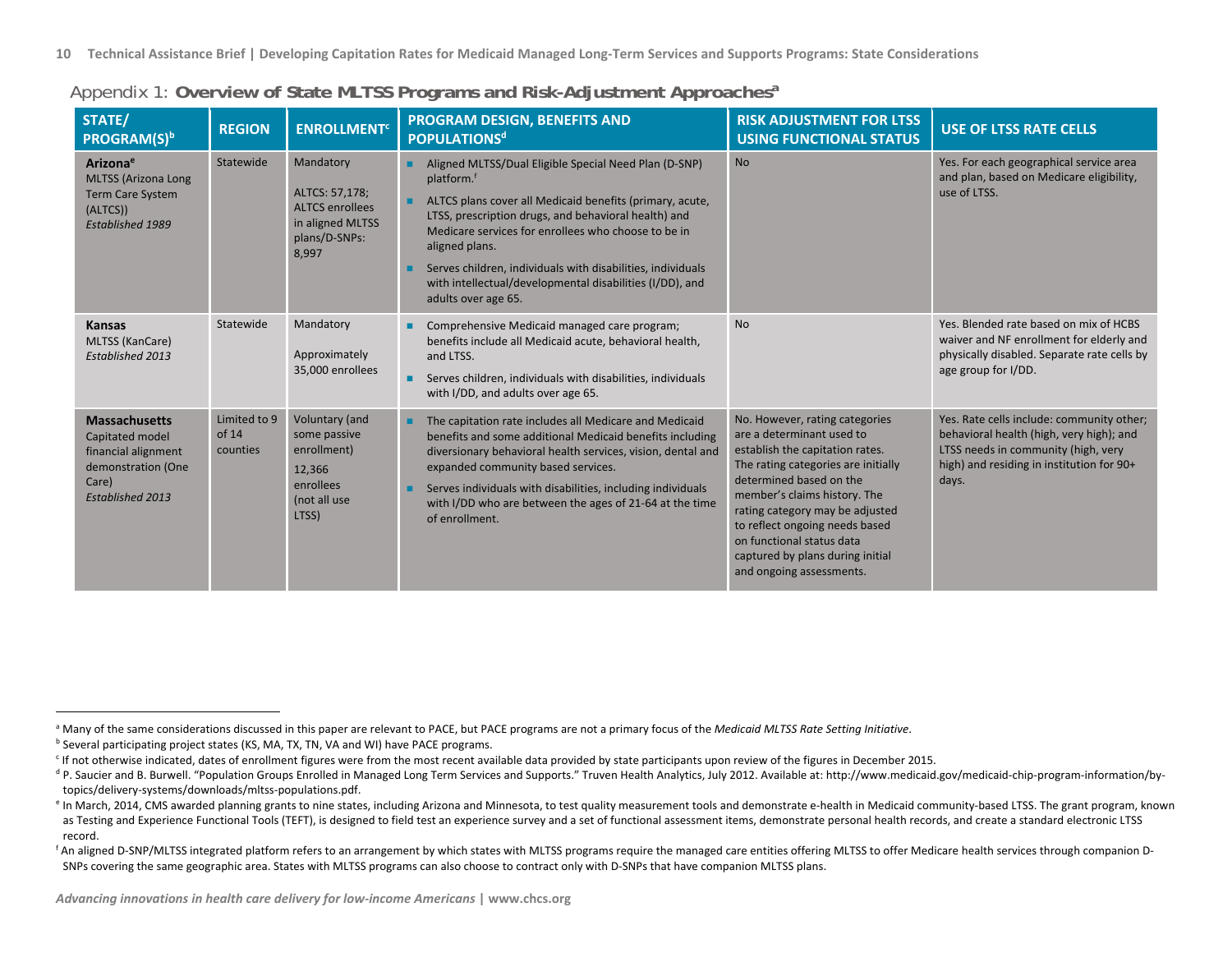| STATE/<br><b>PROGRAM(S)</b> b                                                                                           | <b>REGION</b>                      | <b>ENROLLMENT<sup>c</sup></b>                                | PROGRAM DESIGN, BENEFITS AND<br><b>POPULATIONS<sup>d</sup></b>                                                                                                                                                                                                                                                        | <b>RISK ADJUSTMENT FOR LTSS</b><br><b>USING FUNCTIONAL STATUS</b>                                                                                                                                   | <b>USE OF LTSS RATE CELLS</b>                                                                                                                                                                                                                                                                                                                                                                                                                                                                                                            |
|-------------------------------------------------------------------------------------------------------------------------|------------------------------------|--------------------------------------------------------------|-----------------------------------------------------------------------------------------------------------------------------------------------------------------------------------------------------------------------------------------------------------------------------------------------------------------------|-----------------------------------------------------------------------------------------------------------------------------------------------------------------------------------------------------|------------------------------------------------------------------------------------------------------------------------------------------------------------------------------------------------------------------------------------------------------------------------------------------------------------------------------------------------------------------------------------------------------------------------------------------------------------------------------------------------------------------------------------------|
| <b>Massachusetts</b><br>MLTSS/D-SNPs (Senior<br>Care Options (SCO))<br><b>Established 2003</b>                          | Limited to<br>11 of 14<br>counties | Voluntary<br>39,102<br>(7/2015)                              | Integrated Medicare-Medicaid care based on aligned<br>MLTSS/D-SNP platform.<br>All Medicare and Medicaid benefits, including acute care,<br>٠<br>behavioral health, and LTSS.<br>Serves individuals over age 65 eligible for MassHealth<br>٠<br>Standard.                                                             | No, but uses functional status data<br>captured from initial and ongoing<br>assessments to assign members to<br>rating categories. Adjustments made<br>as necessary after additional<br>assessment. | Yes. Based on location (Boston vs. other);<br>community vs. institutional setting; dual<br>status (Medicaid only or Dually Eligible);<br>and level of need within community and<br>institution.                                                                                                                                                                                                                                                                                                                                          |
| Minnesota <sup>d</sup><br>MLTSS/D-SNPs<br>(Minnesota Senior<br><b>Health Options</b><br>(MSHO))<br>Established 1997     | Statewide                          | Voluntary<br>35,251<br>(12/2015)                             | Integrated Medicare-Medicaid care based on aligned<br>٠<br>MLTSS/D-SNP platform for individuals over age 65.<br>All Medicare and Medicaid benefits, including acute care,<br>٠<br>behavioral health, and LTSS (Elderly Waiver HCBS and<br>180 days of nursing facility care).<br>Serves individuals over age 65.<br>٠ | Yes. Uses functional status data for<br>risk adjustment (# ADLs).                                                                                                                                   | Yes, including metro vs. rural setting,<br>add-on payments for NF-eligible<br>individuals living community and Elderly<br>Waiver enrollees; separate NF payment<br>for residents who live in the community.                                                                                                                                                                                                                                                                                                                              |
| <b>Minnesota</b><br><b>MLTSS (Minnesota</b><br>Senior Care Plus<br>$(MSC+)$<br>Established 2005                         | Statewide                          | Mandatory<br>13,609<br>(12/2015)                             | Comprehensive Medicaid managed care program;<br>benefits include all Medicaid acute, behavioral health,<br>and LTSS (Elderly Waiver HCBS and 180 days of NF care).<br>People mandatorily enrolled in managed care who are<br>٠<br>not in MSHO.<br>Serves individuals over age 65.                                     | Yes. Uses functional status data for<br>risk adjustment (# ADLs).                                                                                                                                   | Yes, including metro vs. rural setting,<br>add-on payments for NF-eligible<br>individuals living in the community, and<br>Elderly Waiver enrollees.                                                                                                                                                                                                                                                                                                                                                                                      |
| Tennessee MLTSS/D-<br><b>SNPs (TennCare</b><br><b>CHOICES)</b><br>Established 2010                                      | Statewide                          | Mandatory<br>Approx. 30,000<br>enrollees use<br><b>MLTSS</b> | MLTSS/D-SNPs (TennCare CHOICES).<br>٠<br>Comprehensive Medicaid managed care program;<br>benefits include all Medicaid acute, behavioral health,<br>and LTSS.<br>Serves adults with physical disabilities and adults over<br>age 65.                                                                                  | <b>No</b>                                                                                                                                                                                           | Yes. CHOICES 1 (NF services), 2 (NF-<br>eligible; reside in community), and 3 ("at<br>risk" for becoming NF-eligible); by dually<br>eligible vs. Medicaid-only.<br>Claims experience from members<br>receiving care in NFs and NF eligible<br>members residing in the community is<br>used to develop per member costs based<br>on where the member resides. These per<br>member costs are blended based on<br>regional MLTSS service setting patterns<br>to create a single CHOICES rate paid for<br>members in CHOICES 1 or CHOICES 2. |
| Virginia<br>Capitated financial<br>alignment<br>demonstration<br>(Commonwealth<br>Coordinated Care)<br>Established 2014 | Limited to<br>select<br>counties   | Voluntary;<br>passive<br>28,743                              | All Medicare and Medicaid benefits, including acute care,<br>٠<br>behavioral health, and LTSS for individuals under age 65.<br>Serves individuals with disabilities, individuals with I/DD,<br>٠<br>and adults over age 65.<br>Developing MLTSS program (planned launch in 2016-<br>$2017$ ).                         | <b>No</b>                                                                                                                                                                                           | One rate cell for LTSS users (NF and<br>HCBS) adjusted biannually for relative<br>distribution by plan.                                                                                                                                                                                                                                                                                                                                                                                                                                  |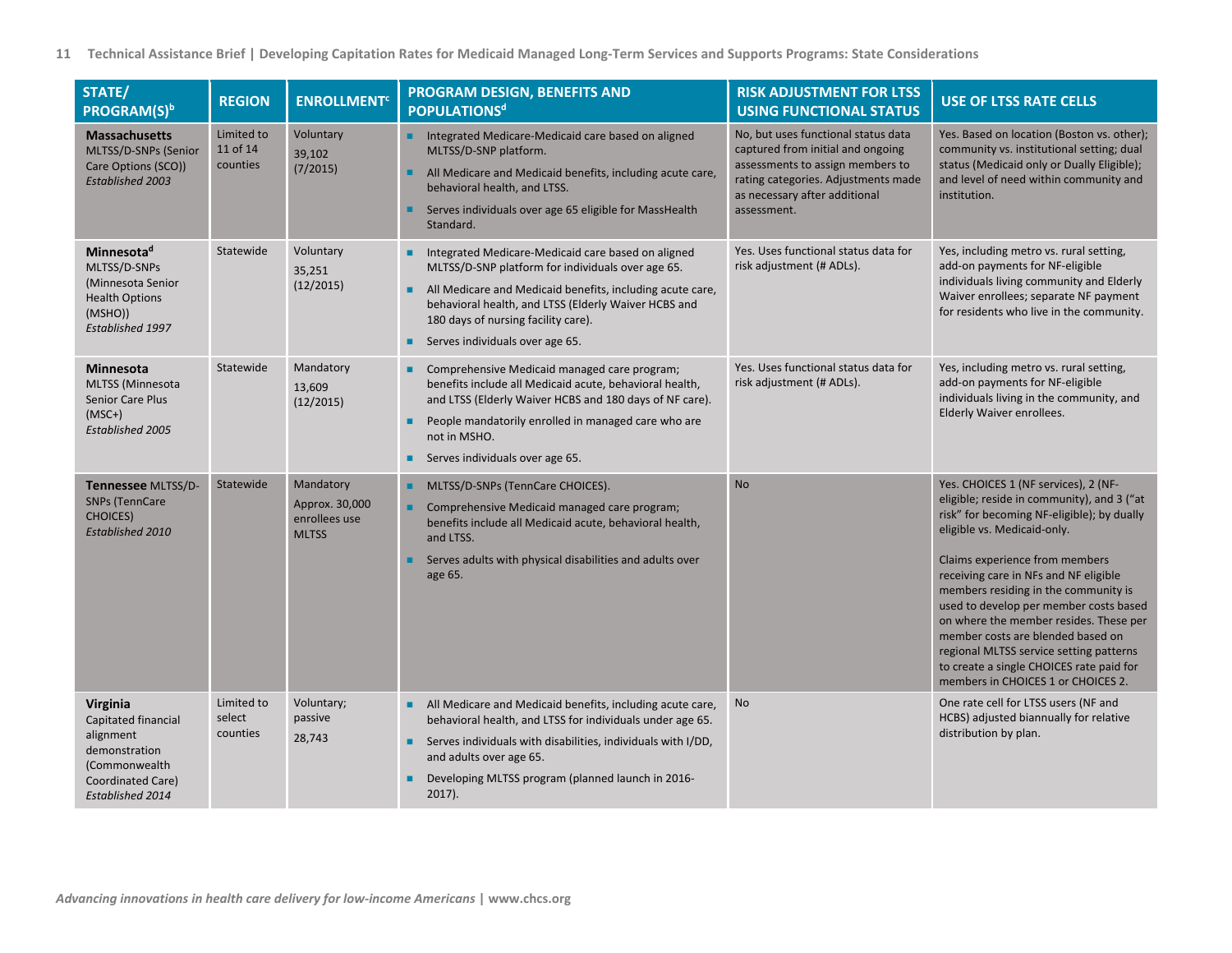| STATE/<br><b>PROGRAM(S)</b> <sup>b</sup>                                                           | <b>REGION</b>                    | <b>ENROLLMENT<sup>C</sup></b>   | <b>PROGRAM DESIGN, BENEFITS AND</b><br><b>POPULATIONS<sup>d</sup></b>                                                                                                                                                                                                                                        | <b>RISK ADJUSTMENT FOR LTSS</b><br><b>USING FUNCTIONAL STATUS</b>              | <b>USE OF LTSS RATE CELLS</b>                                    |
|----------------------------------------------------------------------------------------------------|----------------------------------|---------------------------------|--------------------------------------------------------------------------------------------------------------------------------------------------------------------------------------------------------------------------------------------------------------------------------------------------------------|--------------------------------------------------------------------------------|------------------------------------------------------------------|
| <b>Wisconsin</b><br><b>MLTSS (Family Care)</b><br><b>Established 2000</b>                          | Expanding<br>statewide           | Voluntary<br>40,593             | MLTSS program: covers all LTSS services in managed care,<br>including nursing home care; Individuals enrolled receive<br>acute, select behavioral health services, and prescription<br>drugs via fee-for-service.<br>Serves individuals with disabilities, individuals with I/DD,<br>and adults over age 65. | Yes. Uses multiple variables from<br>assessment data to compute risk<br>score. | Yes. For each MCO for each geographic<br>region the MCO serves.  |
| <b>Wisconsin</b><br><b>MLTSS/D-SNPs</b><br>(Family Care<br>Partnership)<br><b>Established 1996</b> | Limited to<br>select<br>counties | Voluntary<br>2,957<br>(12/2015) | Aligned MLTSS/D-SNP platform.<br>Medicare and Medicaid benefits include acute care,<br>prescription drugs, and LTSS.<br>Serves individuals with disabilities, I/DD, and adults over<br>age 65.                                                                                                               | Yes. Uses multiple variables from<br>assessment data to compute risk<br>score. | Yes. For each MCO for each geo graphic<br>region the MCO serves. |